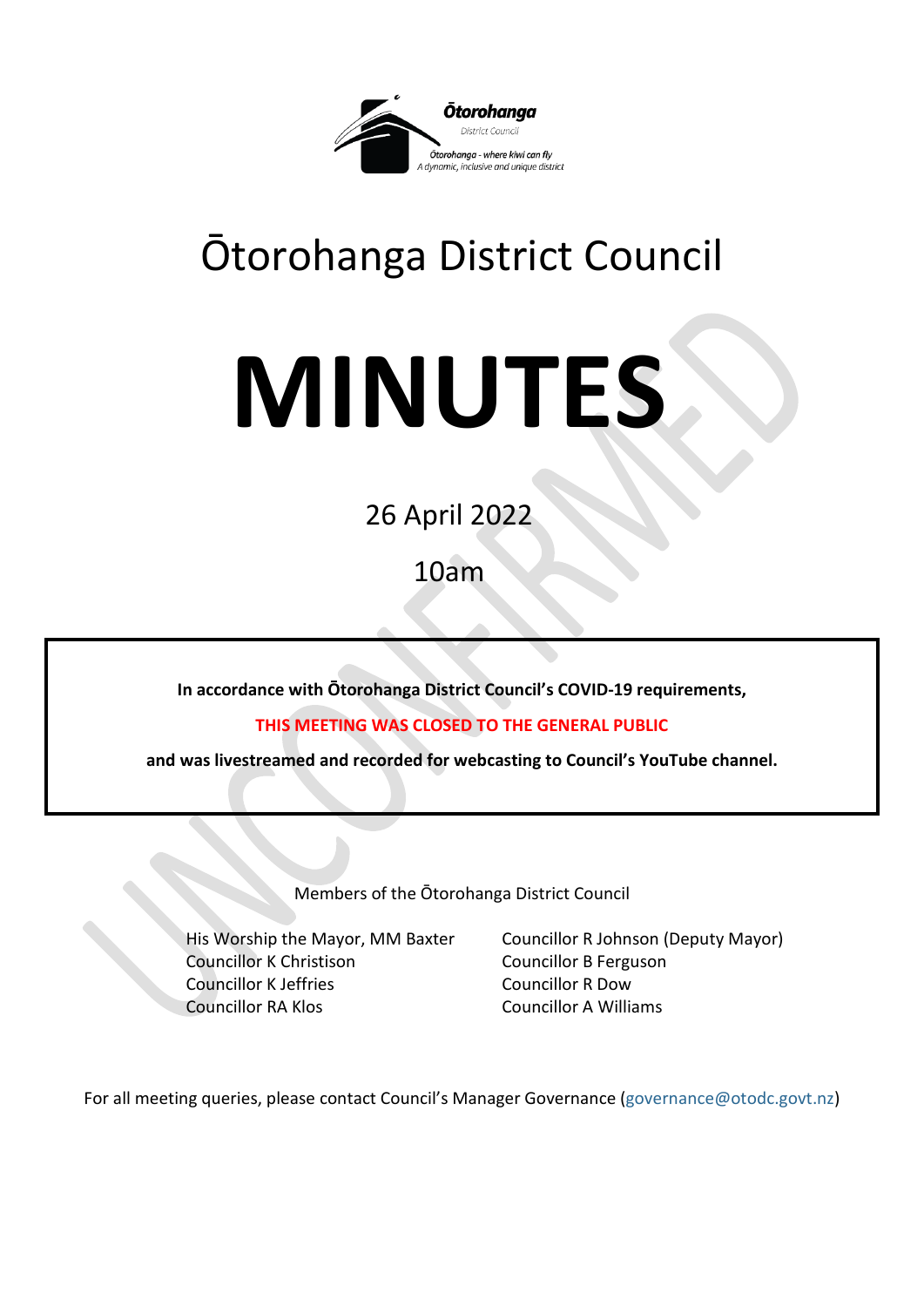# Ōtorohanga District Council

Minutes of an ordinary meeting of the Ōtorohanga District Council held in the Council Chambers, Ōtorohanga District Council, 17 Maniapoto Street, Otorohanga on Tuesday, 26 April 2022 commencing at 10.02am.

Tanya Winter **CHIEF EXECUTIVE** 9 May 2022

#### **ORDER OF BUSINESS**

| <b>ORDER OF BUSINESS</b> |     |                                                                          |                |
|--------------------------|-----|--------------------------------------------------------------------------|----------------|
|                          |     | <b>APOLOGIES</b>                                                         | 3              |
|                          |     | REFLECTION / PRAYER / WORDS OF WISDOM                                    | 3              |
|                          |     | <b>LATE ITEMS</b>                                                        | 3              |
|                          |     | CONFIRMATION OF ORDER OF MEETING                                         | 3              |
|                          |     | DECLARATION OF CONFLICTS OF INTEREST                                     | 4              |
|                          |     | PUBLIC FORUM - ŌTOROHANGA RIDING FOR THE DISABLED                        | 4              |
|                          |     | CONFIRMATION OF MINUTES - OTOROHANGA DISTRICT COUNCIL - 15 MARCH<br>2022 | 4              |
|                          |     | CONFIRMATION OF MINUTES - OTOROHANGA DISTRICT COUNCIL - 8 APRIL 2022     | 4              |
|                          |     | RECEIPT OF MINUTES - KAWHIA COMMUNITY BOARD - 25 MARCH 2022              | 4              |
|                          |     | RECEIPT OF MINUTES - OTOROHANGA COMMUNITY BOARD - 7 APRIL 2022           | 5              |
|                          |     | HIS WORSHIP THE MAYOR'S VERBAL REPORT                                    | 5              |
| <b>ITEM</b>              | 245 | MONTHLY FINANCIAL REPORT AND CAPITAL PROJECTS UPDATE                     | 5              |
| <b>ITEM</b>              | 246 | <b>BUILDING CONTROL ACTIVITY REPORT FOR JANUARY TO MARCH 2022</b>        | 6              |
| <b>ITEM</b>              | 247 | <b>DISTRICT LIBRARY REPORT</b>                                           | 6              |
| <b>ITEM</b>              | 248 | ŌTOROHANGA TOWN CONCEPT PLAN - PROJECT UPDATE                            | 6              |
| <b>ITEM</b>              | 249 | OTOROHANGA DISTRICT DEVELOPMENT BOARD SIX-MONTH UPDATE                   | $\overline{7}$ |
|                          |     | <b>COUNCILLOR UPDATES</b>                                                | 7              |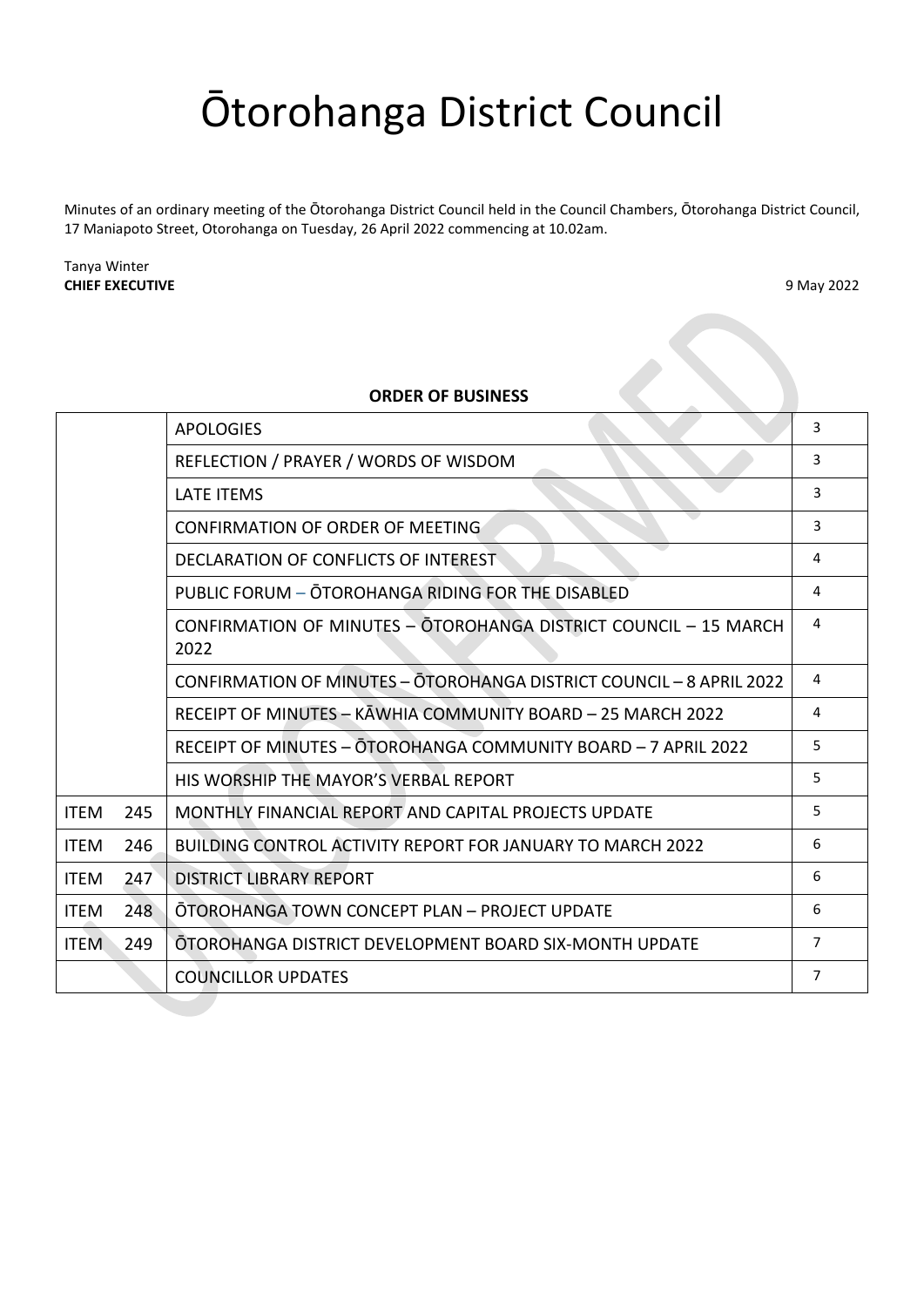#### **PRESENT**

His Worship the Mayor M Baxter, Councillors A Williams, B Ferguson, K Christison, K Jeffries, R Klos and R Dow.

#### **IN ATTENDANCE**

T Winter (Chief Executive), N Gower (Group Manager Strategy & Community), G Bunn (Group Manager Business Enablement), A Loe (Group Manager Regulatory & Growth), M Lewis (Group Manager Engineering & Assets), B O'Callaghan (Manager Finance), R McNeil (Chief Advisor), and K King (Manager Governance).

His Worship the Mayor declared the meeting open at 10.02am.

#### <span id="page-2-0"></span>**APOLOGIES**

There were no apologies.

# <span id="page-2-1"></span>**REFLECTION / PRAYER / WORDS OF WISDOM**

Councillor Dow provided these words of wisdom:

<span id="page-2-2"></span>*Discussions are always better than arguments, because an argument is to find out who is right, and a discussion is to find out what is right.*

*When it is obvious the goal can not be reached, don't adjust the goal, adjust the action steps. Confucius*

*Author unknown*

#### <span id="page-2-3"></span>**LATE ITEMS**

There were no late items.

# <span id="page-2-4"></span>**CONFIRMATION OF ORDER OF MEETING**

No changes were made to the order on the agenda.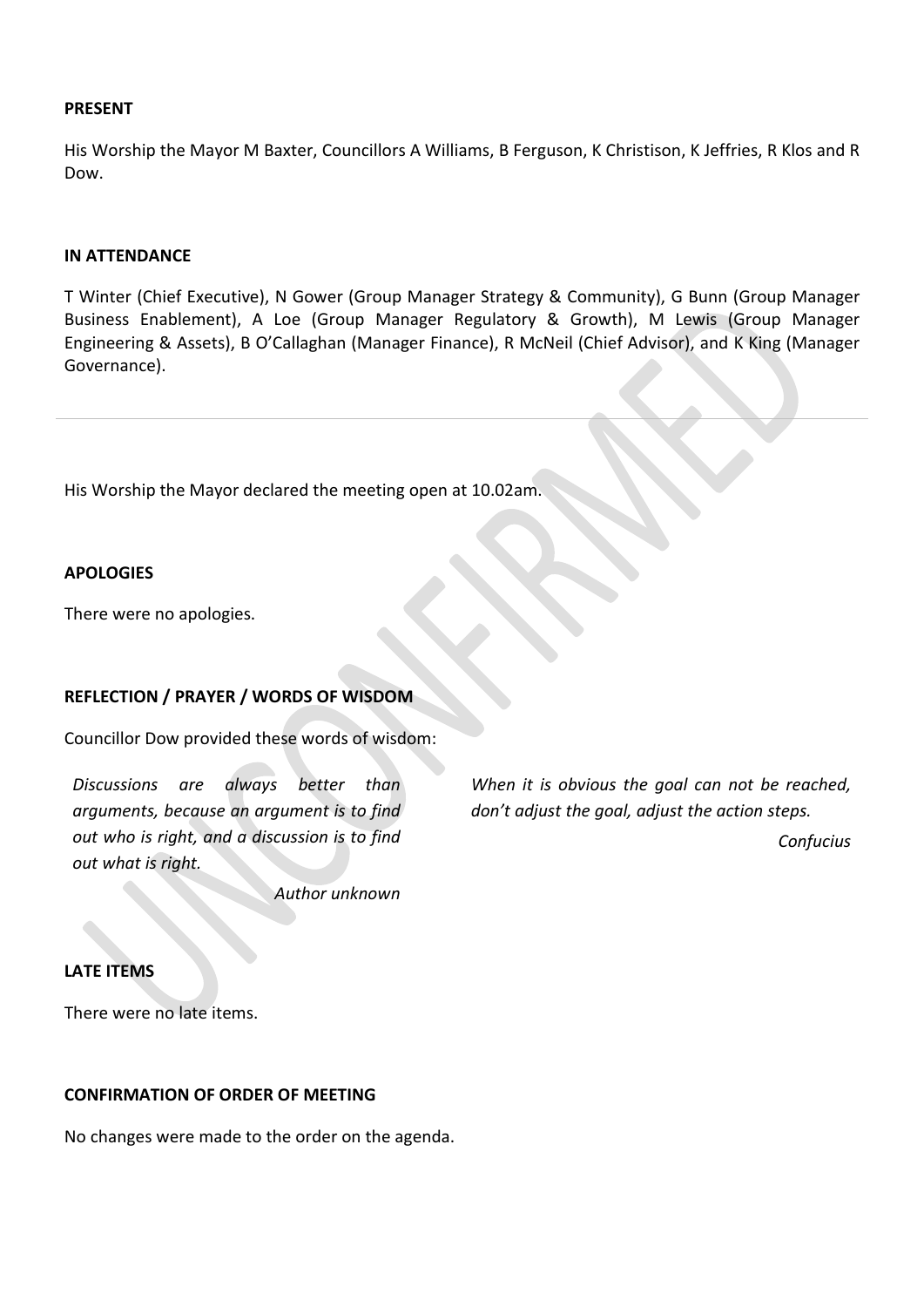# <span id="page-3-0"></span>**DECLARATION OF CONFLICTS OF INTEREST**

No declarations were made.

#### <span id="page-3-1"></span>**PUBLIC FORUM**

Christine Purdy (President) and Gwen Buckley (Coach and Equine Manager) presented on behalf of the Ōtorohanga Riding for the Disabled Group (RDA). Ms Purdy provided the background and activities of the RDA's at the Island Reserve. She advised the goal of the RDA was to reach more riders and outlined their vision for the future usage of the Island Reserve. The RDA are seeking to improve their facilities to allow for use during wet and dry weather. This would include securing long term use of the Island Reserve to allow for the development of a new covered arena with stalls, hay storage, a tack shed, kitchen, changing room, meeting room and office.

Ms Buckley provided a statement from one of the rider's parents who had experienced the benefits of the RDA programme.

In response to a query, Council's Chief Executive T Winter advised the RDA would be invited to participate in the development of the Ōtorohanga town concept plan's engagement with sports clubs.

*The Otorohanga RDA representatives departed at 10.19am.*

# <span id="page-3-2"></span>**CONFIRMATION OF MINUTES – ŌTOROHANGA DISTRICT COUNCIL – 15 MARCH 2022**

**RESOLVED**: That the open minutes of the Ōtorohanga District Council meeting held on 15 March, having been circulated, be taken as read and confirmed as a true and correct record of that meeting.

Councillor Klos | Councillor Fergusson

# <span id="page-3-3"></span>**CONFIRMATION OF MINUTES – ŌTOROHANGA DISTRICT COUNCIL – 8 APRIL 2022**

**RESOLVED**: That the open minutes of the extra-ordinary Ōtorohanga District Council meeting held on 8 April 2022, having been circulated, be taken as read and confirmed as a true and correct record of that meeting.

His Worship the Mayor | Councillor Dow

# <span id="page-3-4"></span>**RECEIPT OF MINUTES – KAWHIA COMMUNITY BOARD – 25 MARCH 2022**

**RESOLVED**: That Ōtorohanga District Council receive the unconfirmed minutes of the Kāwhia Community Board meeting held on 25 March 2022 as circulated.

Councillor Jeffries | Councillor Williams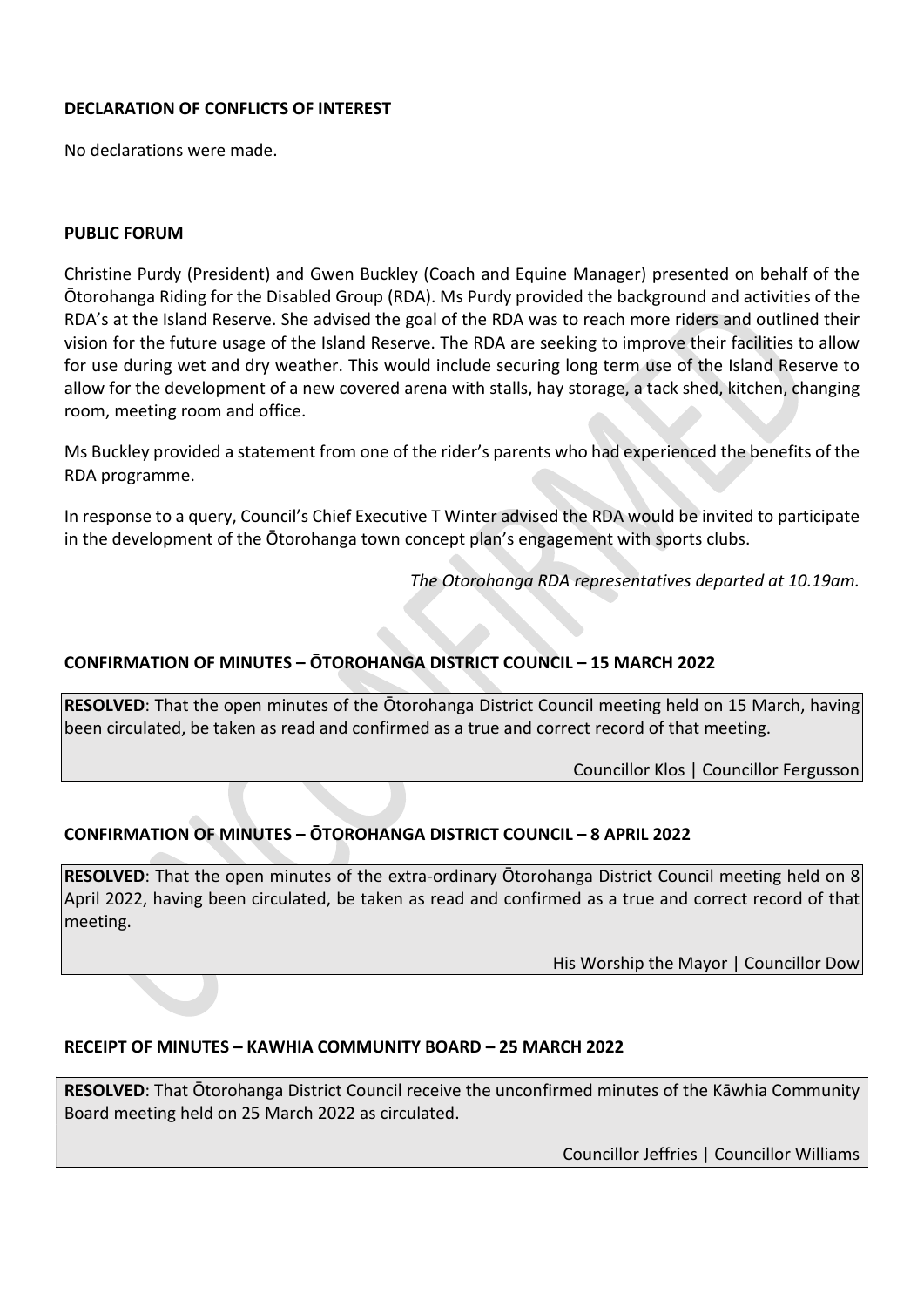# <span id="page-4-0"></span>**RECEIPT OF MINUTES – ŌTOROHANGA COMMUNITY BOARD – 7 APRIL 2022**

**RESOLVED**: That Ōtorohanga District Council receive the minutes of the Ōtorohanga Community Board meeting held on 7 April 2022 as circulated.

Councillor Johnson | Councillor Christison

# <span id="page-4-1"></span>**HIS WORSHIP THE MAYOR'S VERBAL REPORT**

His Worship spoke on the following activities undertaken:

- Weekly catchups with the Programme Manager for the Mayors Taskforce for Jobs.
- Monthly North King Country Development Trust meeting.
- Risk and Assurance meeting attendance.
- Rangatahi Māori Emerging Leaders Mentoring workshop Zoom meetings.
- Anzac Day dawn parade and civic service at Ōtorohanga and the service at Kāwhia.
- Zoom meetings with Federated Farmers and the Mayors Taskforce for Jobs.
- Zoom meeting with tertiary providers in the horticultural sector.
- Zoom meetings with Waikeria Prison development groups.
- Council and community board meetings.

**RESOLVED**: That Ōtorohanga District Council receive the verbal update from His Worship the Mayor, M Baxter.

His Worship the Mayor | Councillor Jeffries

# <span id="page-4-2"></span>**ITEM 245 MONTHLY FINANCIAL REPORT AND CAPITAL PROJECTS UPDATE**

Council's Finance Manager, B O'Callaghan referred councillors to the net surplus at the end of March of \$2.7m against a budget of \$5.1m. He noted the grants subsidy was down due to timing of payments and advised \$800,000 had been received from Waka Kotahi since the report was finalised. He advised the statement of financial position was in a healthy position.

Council's Group Manager Engineering & Assets, M Lewis commented the capital projects programme was progressing steadily. He anticipated the next report would show more completed work with projects pending completion. In response to a query, Ms Winter spoke on the learnings from the stimulus fund noting most councils had chosen to submit a reduced number of projects to make sure the 30 June deadline was achieved.

**RESOLVED**: That Ōtorohanga District Council receive the report titled 'Financial and capital projects report for the month ending 28 February 2022' (document number 624906) from Brendan O'Callaghan, Finance Manager and Mark Lewis, Group Manager Engineering and Assets.

His Worship the Mayor | Councillor Klos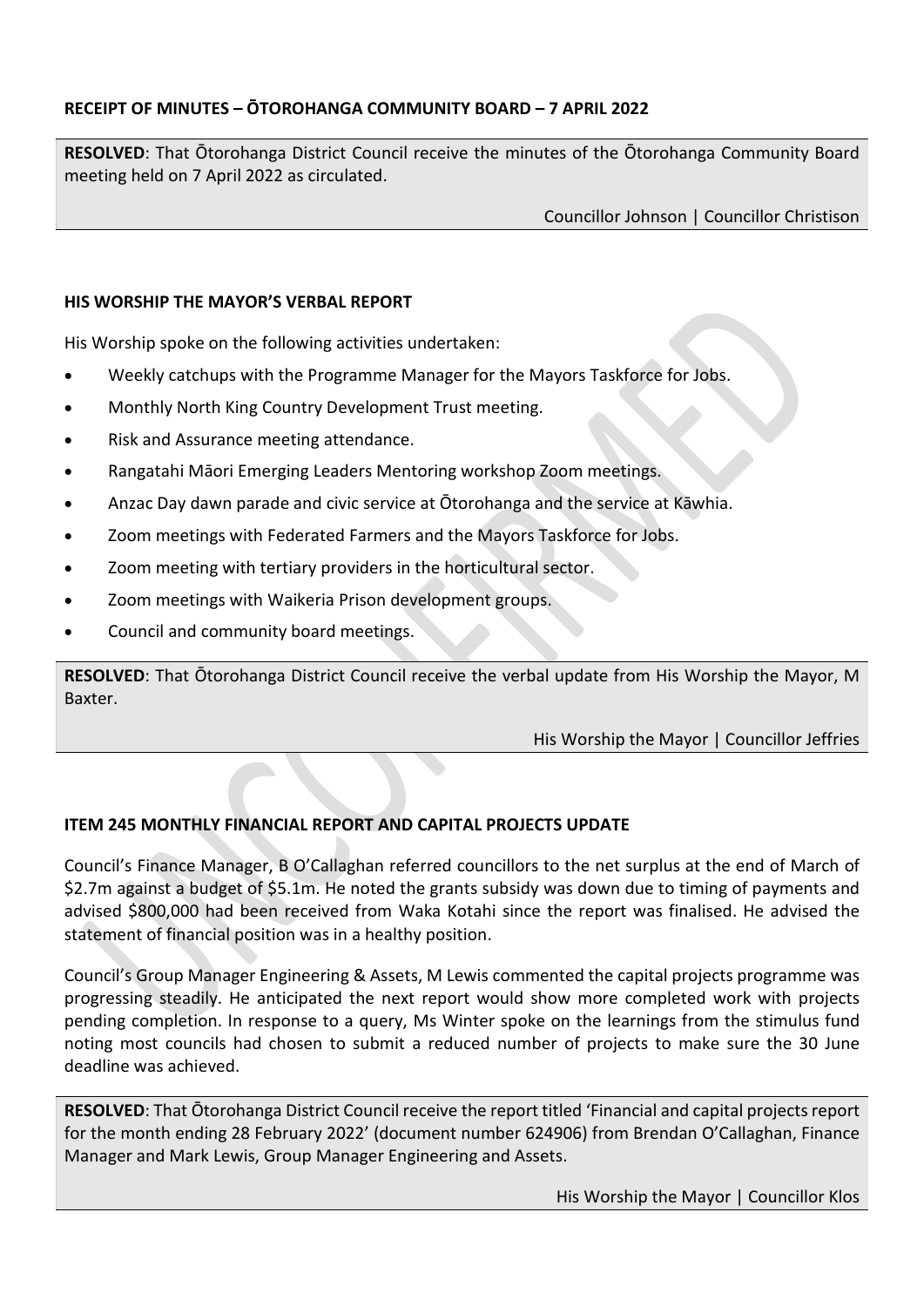# <span id="page-5-0"></span>**ITEM 246 BUILDING CONTROL ACTIVITY REPORT FOR JANUARY TO MARCH 2022**

Council's Group Manager Regulatory & Growth, A Loe and Building Services Manager, P Saunders took the report as read. In response to a query on the reduction in consent applications, Mr Saunders outlined the contributing factors including the length of construction time due to building supply shortages and a shortage in skilled labour.

In response to a query, Mr Saunders advised the timeframe for inspection assessments was usually within 3 working days.

**RESOLVED**: That the Otorhanga District Council receive the report titled 'Building control activity report for January to March 2022)' (document number 624699) from Phil Saunders, Building Control Manager.

Councillor Johnson | Councillor Dow

# <span id="page-5-1"></span>**ITEM 247 DISTRICT LIBRARY REPORT**

Council's Library Manager, H Taylor noted the library programme for the school holidays involved holiday packs due to the uncertainty over possible COVID restrictions. The packs were to be available at both Kāwhia and Ōtorohanga libraries. In response to a query, she advised the holiday packs were being advertised on Council's Facebook page and directly to schools for inclusion in their school newsletters.

She noted the STEM programme was being launched in May. This programme is for school age children keen on science, technology, engineering and maths.

Ms Taylor advised the RFID project was complete with 134 books identified as missing during the associated inventory review. In response to a query, she advised Council held approximately 23 thousand books. In response to a query on WIFI usage, she noted the usage at the Kāwhia library had increased and the annual cost was based on population. The current cost was several thousand per year.

**RESOLVED**: That the Ōtorohanga District Council receive the report titled 'District Library report' (document number 624696) from Heather Taylor, Library Manager.

Councillor Williams | Councillor Fergusson

# <span id="page-5-2"></span>**ITEM 248 ŌTOROHANGA TOWN CONCEPT PLAN – PROJECT UPDATE**

Council's Chief Advisor, R McNeil took the report as read and highlighted the successful first round of engagement targeted at key stakeholder groups. He advised a second round of engagement was being undertaken between 4-7 May and consisted of two elements. The first was follow-up sessions with the key stakeholder groups and the commencement of engagement with the wider public. Mr McNeil commented on the strong online presence, promotional flyer being circulated within the community along with two drop-in sessions for the public. He advised a news article was being published with more background on the project and why Council were engaging with the public.

Mr McNeil suggested the resulting feedback be considered in a joint session between the Ōtorohanga District Council and Ōtorohanga Community Board members.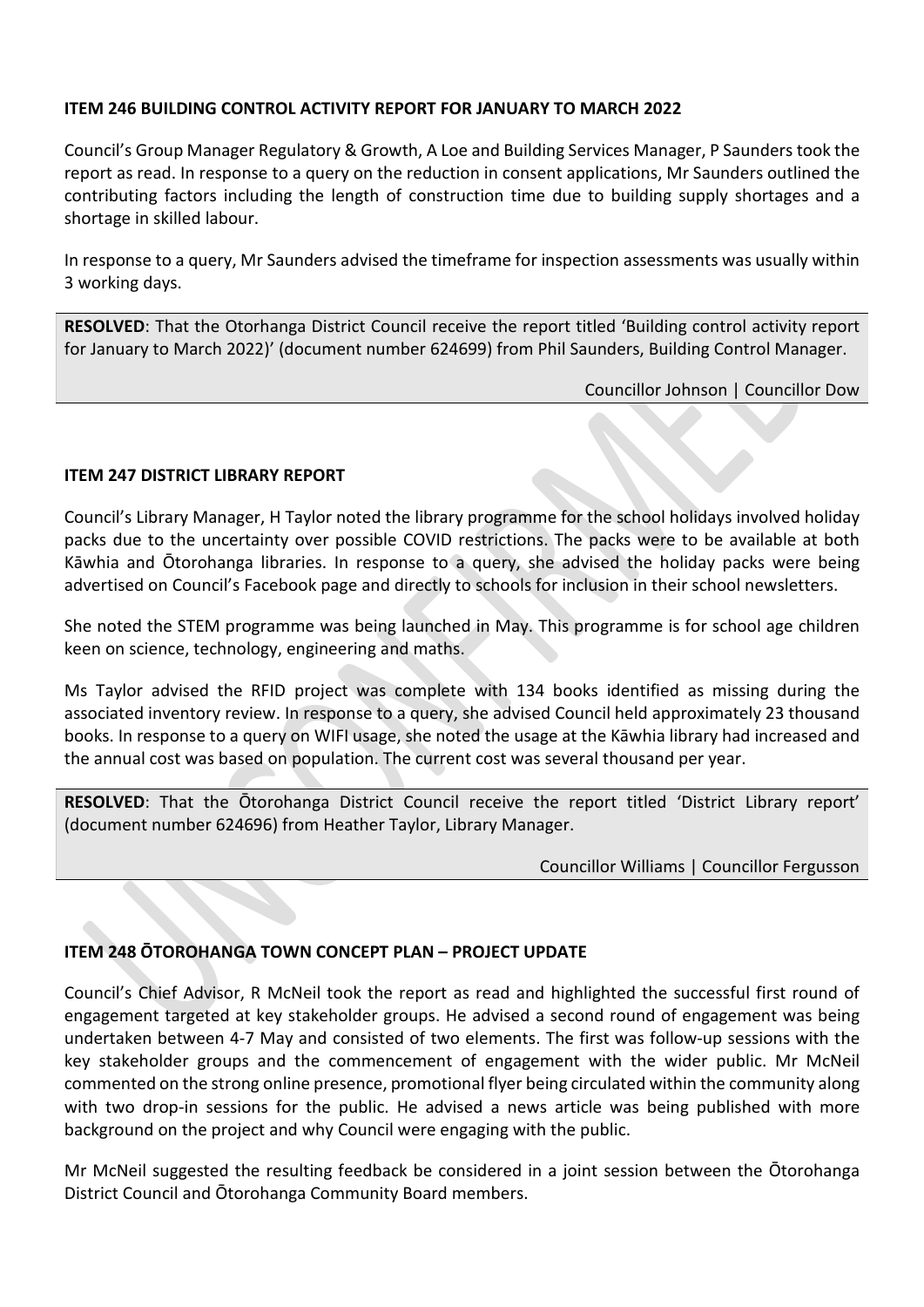In response to a query on engagement with rural residents, His Worship advised Federated Farmers had been engaged. Mr McNeil commented that while the focus was on the urban environment, some people connect with the township through businesses, property, family, etc and all feedback was welcome.

**RESOLVED**: That the Ōtorohanga District Council receive the report titled 'Ōtorohanga town concept plan – project update' (document number 624697) from Ross McNeil, Chief Advisor.

His Worship the Mayor | Councillor Jeffries

# <span id="page-6-0"></span>**ITEM 249 ŌTOROHANGA DISTRICT DEVELOPMENT BOARD SIX-MONTH UPDATE**

Council's Group Manager Strategy & Community introduced Kara Thomas, Chair of the Ōtorohanga District Development Board and Elle Freestone from the Employment Hub.

Ms Thomas thanked Council for their ongoing support of the Board. She noted it has been a challenging 12 months due to COVID which has held up some projects. During the last six months the Board had looked at their processes and had updated their Board Charter. She also updated members on the Retail Revitalisation project and a potential property purchase.

Councillor Jeffries advised he had completed the series of local Kāwhia resident interviews in collaboration with John Thompson and queried if the ODDB would consider a further grant.

In response to a query on the two tier operational model for iSItes, Ms Thomas noted a 2-year national iSite review was undertaken and had developed an iSite model to meet the needs of the community. This will be reviewed regularly and amended to ensure future needs are met.

In response to a query, His Worship advised no official confirmation had been received on 2022/23 funding for the Mayors Taskforce for Jobs. Ms Thomas advised the Board consider the programme is invaluable and is one of the identified risks for the Board who are looking for alternative funding streams.

Members noted Bob Strawbridge and Dereck Wooster were retiring from the Board and thanked both for their contributions.

# **RESOLVED**: It is recommended that Council:

- a Receive the report 'Six month report from Ōtorohanga District Development Board (document number 624700) from Nardia Gower, Group Manager Strategy and Community.
- b Receive the Ōtorohanga District Development Board Six Monthly Report to Ōtorohanga District Council 1 July - 31 December 2021 (document number 624701).

Councillor Jeffries | Councillor Dow

# <span id="page-6-1"></span>**COUNCILLOR UPDATE**

- Councillor Johnson heard an application within the Waipā district as part of the District Licensing Committee. He acknowledged the visit from His Worship whilst on light duties.
- Councillor Dow attended the dawn parade at Ōtorohanga on Anzac Day and noted the good turnout.